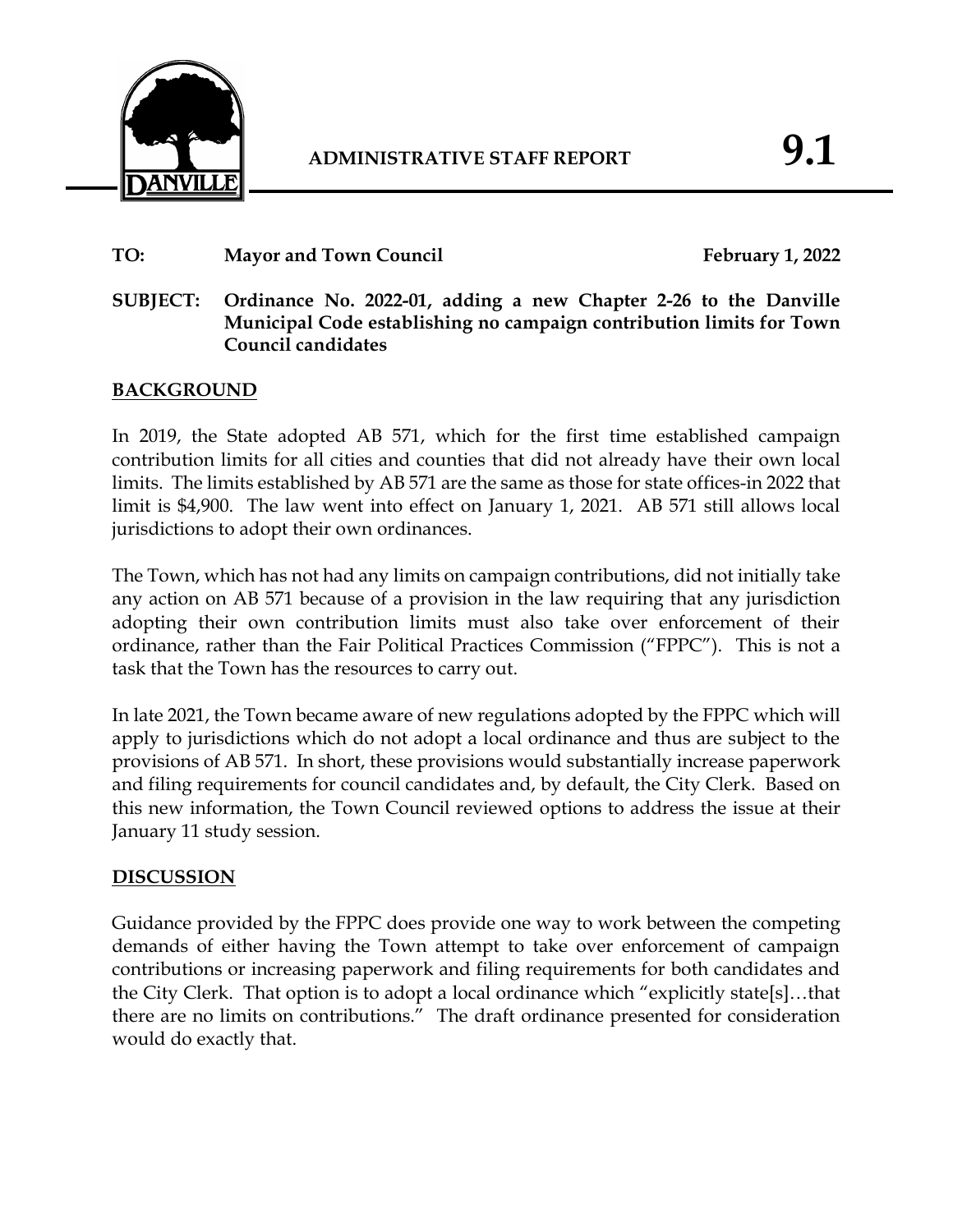Adoption of the ordinance would have the effect of continuing the status quo in Danville. The Town has not previously had any limits on campaign contributions to council candidates and would not in the future. All paperwork requirements would remain as they have been in the past both for candidates and the Town. All existing transparency requirements would remain in place, meaning that all residents would still be able to fully review contributions and expenditures by all candidates for Town Council.

## **PUBLIC CONTACT**

Notice of this hearing was published in a newspaper of general circulation. Posting of the meeting agenda serves as notice to the general public.

#### **FISCAL IMPACT**

None.

### **RECOMMENDATION**

Introduce and read by title only Ordinance No. 2022-01, adding a new Chapter 2-26 to the Danville Municipal Code establishing no campaign contribution limits for Town Council candidates and return for second reading on February 15, 2022.

Prepared by:

Tuber B. Corry

Robert B. Ewing City Attorney

Attachment: Ordinance No. 2022-01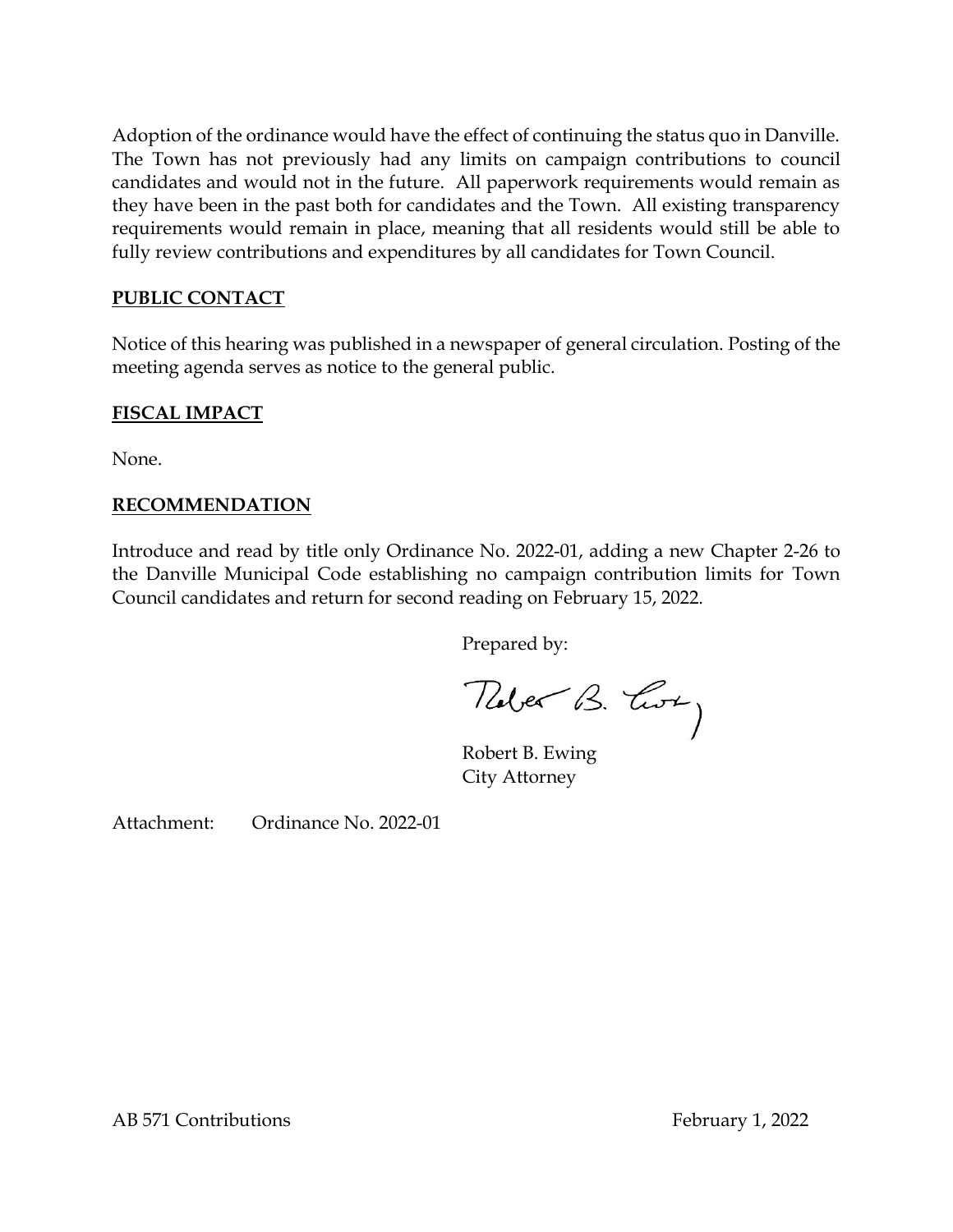### **ORDINANCE NO. 2022-01**

# **ADDING A NEW CHAPTER 2-26 TO THE DANVILLE MUNICIPAL CODE ESTABLISHING NO CAMPAIGN CONTRIBUTION LIMITS FOR TOWN COUNCIL CANDIDATES**

The Danville Town Council does ordain as follows:

## **SECTION 1. ADDING CHAPTER 2-26 TO THE DANVILLE MUNICIPAL CODE.**

Chapter 2-26 is hereby added to the Danville Municipal Code to read as follows:

#### **2-26 CAMPAIGN CONTRIBUTION LIMITS**

**2-26.1 No Campaign Contribution Limits for Town Council Candidates.**

There shall be no limit on monetary contributions from a person or campaign committee to a candidate for Town Council.

**SECTION 2. CODIFICATION.** Section 1 of this ordinance shall be codified in the Danville Municipal Code.

**SECTION 3. PUBLICATION AND EFFECTIVE DATE.** The City Clerk shall have this ordinance published once in a newspaper of general circulation within 15 (fifteen) days after adoption. This ordinance shall become effective 30 days after adoption.

The foregoing Ordinance was introduced on February 1, 2022, and approved and adopted by the Danville Town Council at a regular meeting held on February 15, 2022, by the following vote:

**AYES: NOES: ABSTAINED: ABSENT:**

> **\_\_\_\_\_\_\_\_\_\_\_\_\_\_\_\_\_\_\_\_\_\_ MAYOR**

**APPROVED AS TO FORM: ATTEST:**

DocuSigned by: Robert B. Ewing

 **\_\_\_\_\_\_\_\_\_\_\_\_\_\_\_\_\_\_\_\_\_\_\_ CITY ATTORNEY CITY CLERK**